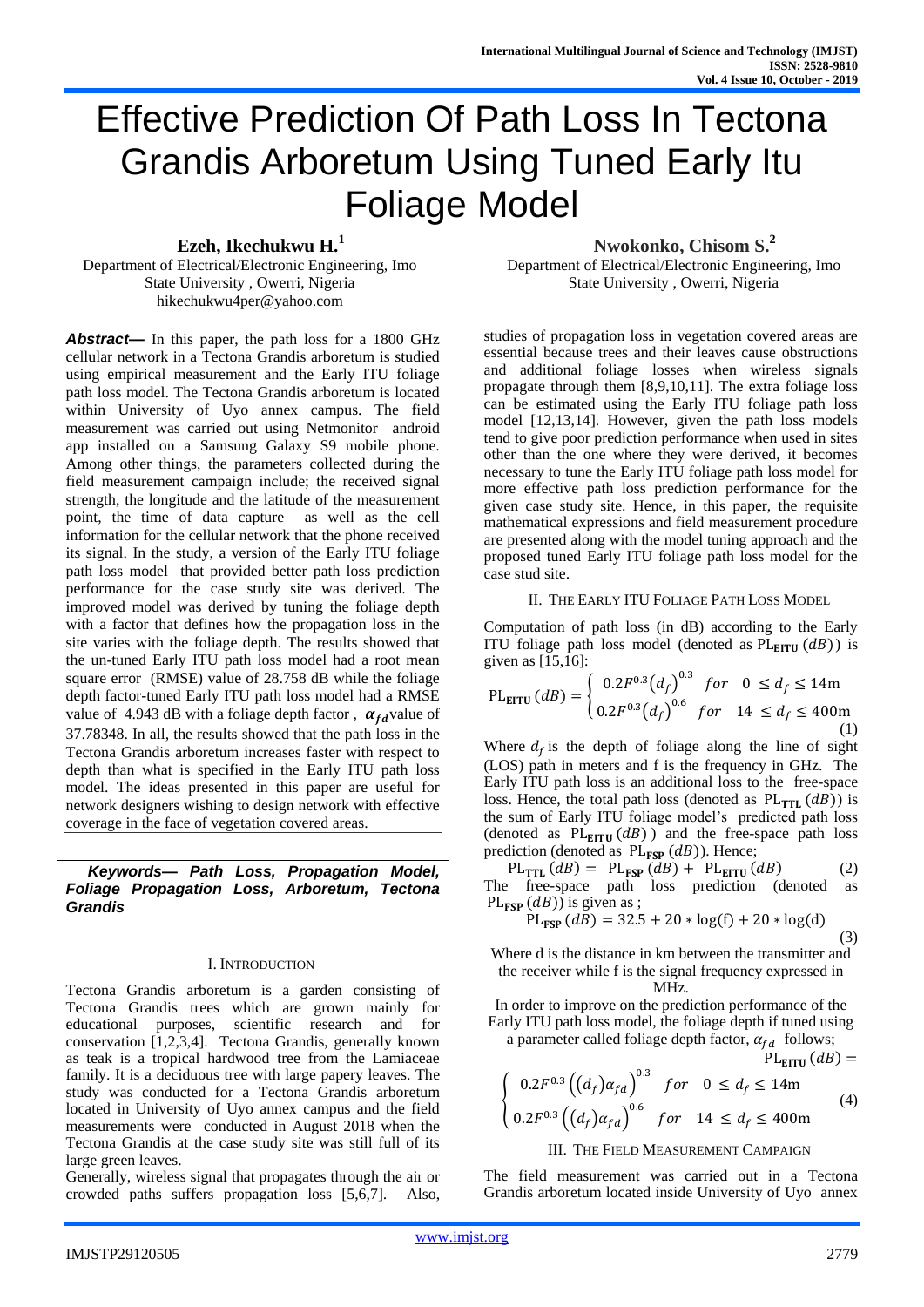campus. The Tectona Grandis trees (Figure 1) are about 20 meters tall and with a space of 6 meters apart.

The field measurement of the received signal strength and collection of the 3G network cell information within the Tectona Grandis arboretum was carried out using Netmonitor android app installed on a Samsung Galaxy S9 mobile phone.



Figure 1 The Tectona Grandis Arboretum

As the Samsung Galaxy S9 mobile phone was carried while walking slowly through the Tectona Grandis arboretum, the Netmonitor android app running in the phone captured and logged the relevant field measurement parameters and store the data in a text file which was loaded into the computer for further processing . Among other things, the parameters collected during the field measurement campaign include; the received signal strength, the longitude and the latitude of the measurement point, the time of data capture as well as the cell information for the cellular network that the phone received its signal. Based on the cell information captured during the field measurement campaign, the base station for the cellular

network was identified and its location was collected by physically going to the base station location and using a GPS android app on the Samsung Galaxy S9 mobile phone to read the longitude and the latitude of the base station location.

After the fierld data had been loaded into the computer, then a web-based Haversine distance calculator was used to compute the distance between the base station and each of the data capture point's longitude and latitude. Afterwards, the measured path loss,  $Pl(dBm)$  was computed from the filed measured RSSI value in dBm as follows;

$$
P_{BT}(dBm) + G_T(dBi) + G_R(dBi) - RSSI(dBm)
$$
\n(5)

Where the transmitter power (dBm),  $P_{BT}(dBm) = 22$ dBm; the transmitter antenna gain (dBi),  $G_T(dBi) = 12$ dBm and  $G_R(dBi)$  is the receiver antenna gain (dBi) = 12 dBi.

#### IV. RESULTS AND DISCUSSION

The field measured RSSI (dB) and the field measured path loss (dBm) for the 1800 GHz cellular network signal within the case study Tectona Grandis arboretum are given in Table 1 and Figure 2. The Tectona Grandis arboretum is about 80 meters long. The results for the path loss prediction by the un-tuned Early ITU path loss model and by the foliage depth factor-tuned Early ITU path loss model are shown in Figure 3. The un-tuned Early ITU path loss model had a root mean square error (RMSE) value of 28.758 dB while the foliage depth factor-tuned Early ITU path loss model had a RMSE value of 4.943 dB with a foliage depth factor,  $\alpha_{fd}$  value of 37.78348. Essentially, the improved Early ITU path loss model for the given case study Tectona Grandis arboretum is given as;

$$
PL_{\text{EITU}}(dB) =
$$
\n
$$
\begin{cases}\n0.2F^{0.3} (37.78348(d_f))^{0.3} & \text{for } 0 \le d_f \le 14\text{m} \\
0.2F^{0.3} (37.78348(d_f))^{0.6} & \text{for } 14 \le d_f \le 400\text{m} \\
\end{cases}
$$
\n(6)

Furthermore, the results showed that the path loss in the given arboretum increases faster with respect to depth than what is specified in the Early ITU path loss model.

| $d$ (km) | Field Measured RSSI (dBm) | Field Measured Path Loss (dBm) |
|----------|---------------------------|--------------------------------|
| 0.6729   | $-73$                     | 119.0                          |
| 0.6775   | $-75$                     | 121.0                          |
| 0.6821   | $-74$                     | 120.0                          |
| 0.6871   | $-75$                     | 121.0                          |
| 0.6884   | $-73$                     | 119.0                          |
| 0.6912   | $-74$                     | 120.0                          |
| 0.6948   | $-76$                     | 122.0                          |
| 0.6976   | $-78$                     | 124.0                          |
| 0.7034   | $-79$                     | 125.0                          |
| 0.7089   | $-77$                     | 123.0                          |
| 0.7135   | $-77$                     | 123.0                          |

**Table 1 The field measured RSSI (dBm) and the field measured path loss (dBm)**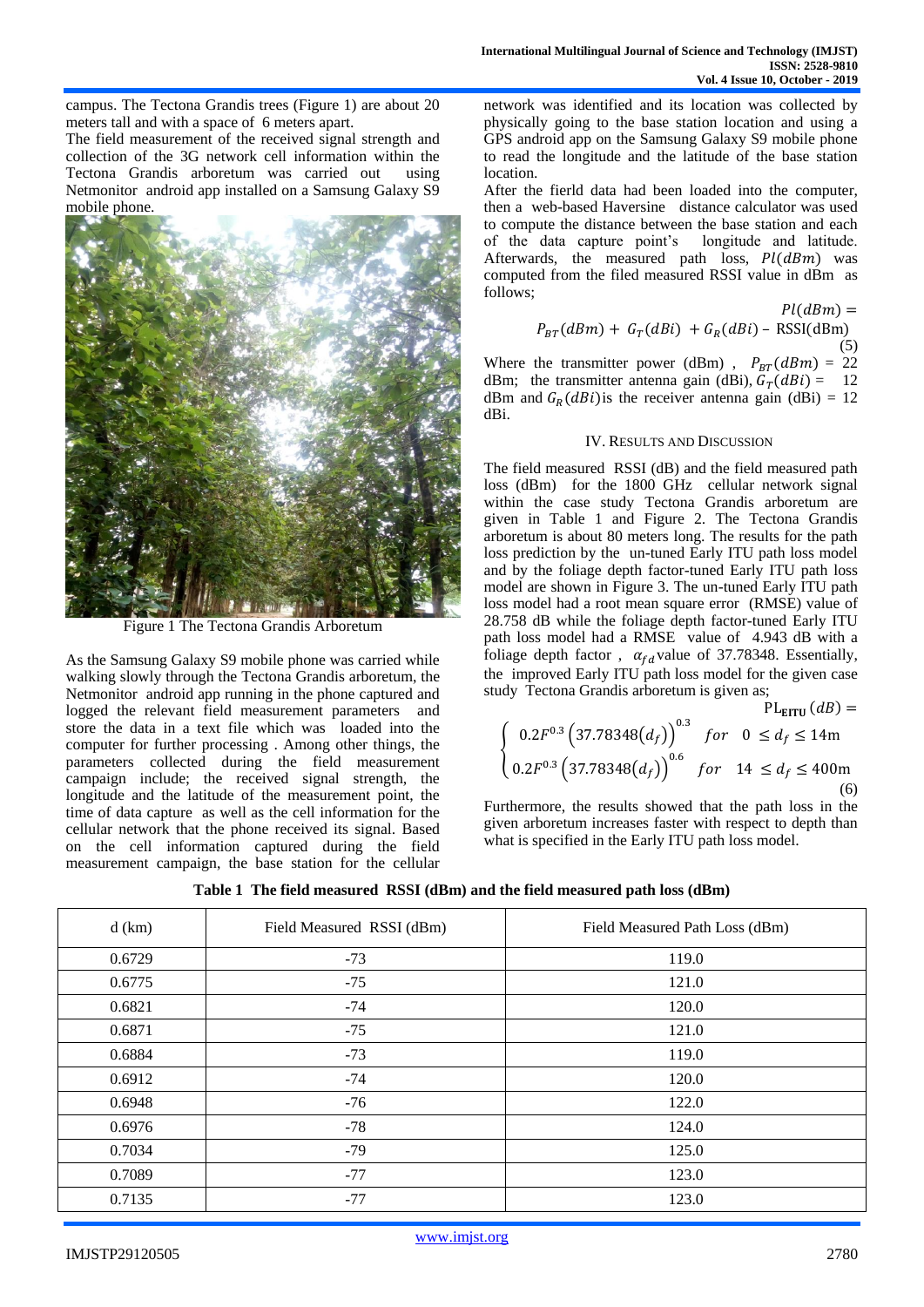| 0.7229 | $-75$ | 121.0 |
|--------|-------|-------|
| 0.7317 | $-79$ | 125.0 |
| 0.7340 | $-79$ | 125.0 |
| 0.7382 | $-80$ | 126.0 |
| 0.7412 | $-80$ | 126.0 |
| 0.7459 | $-83$ | 129.0 |
| 0.7487 | $-84$ | 130.0 |
| 0.7477 | $-83$ | 129.0 |
| 0.7471 | $-86$ | 132.0 |
| 0.7470 | $-88$ | 134.0 |
| 0.7481 | $-88$ | 134.0 |
| 0.7485 | $-89$ | 135.0 |
| 0.7472 | $-88$ | 134.0 |
| 0.7462 | $-87$ | 133.0 |
| 0.7479 | $-87$ | 133.0 |
| 0.7506 | $-91$ | 137.0 |







Figure 3 The results for the path loss **prediction** by the un-tuned Early ITU path loss model and by the foliage depth factortuned Early ITU path loss model are shown in Figure 3